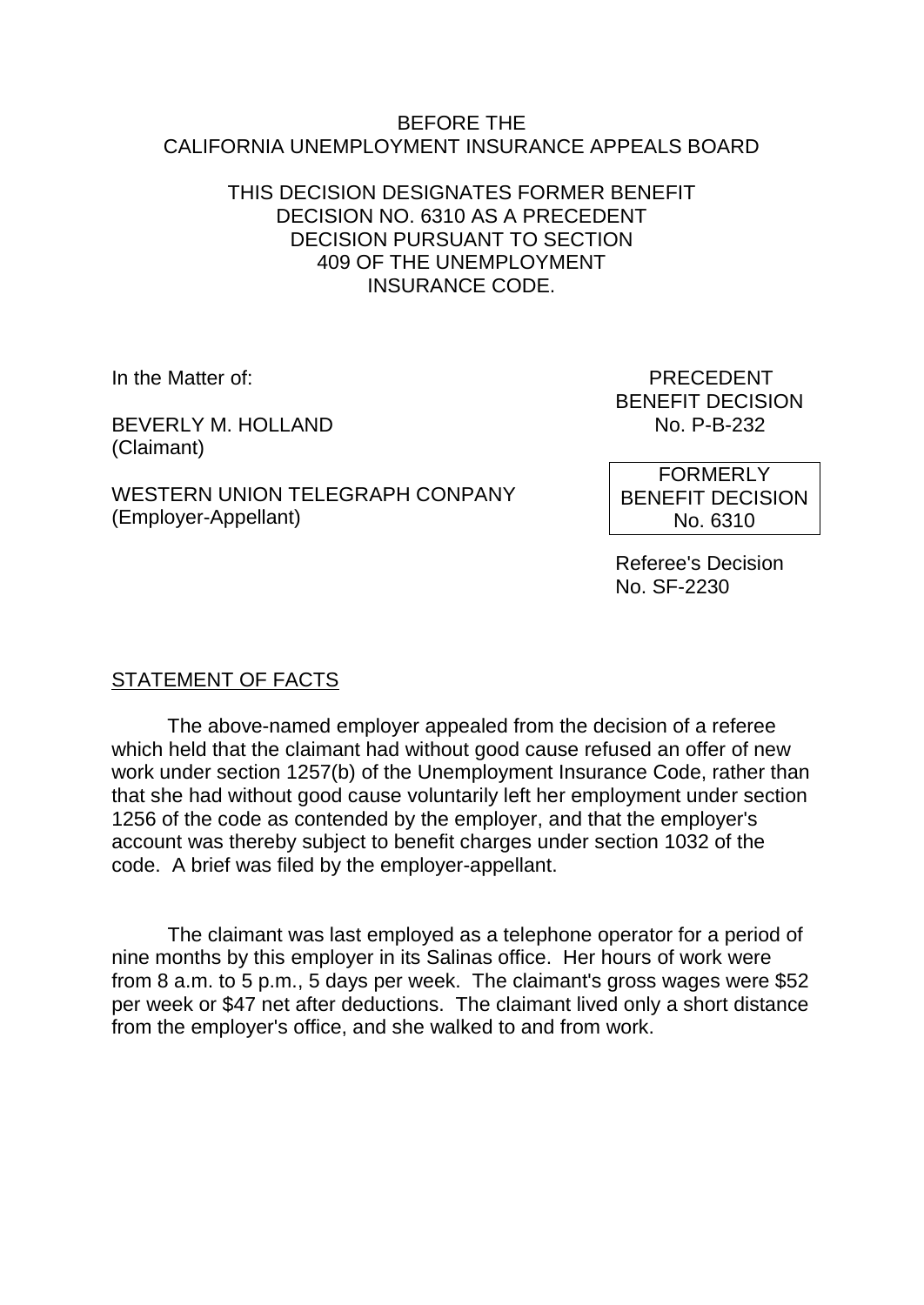Because of a seasonal curtailment in operations, it became necessary for the employer to reduce the staff of its Salinas office on November 19, 1954. Although the claimant did not have sufficient seniority to retain her job in Salinas, under the terms of an agreement between the claimant's union and the employer, she could have "bumped" an employee at the employer's Monterey office and could have transferred to work in that office. The job in Monterey was for the same type of work the claimant did in the Salinas office and paid the same wages. The hours of work, however, were from 1:30 p.m. to 10:00 p.m., Monday through Friday.

The distance between Salinas and Monterey is 24 miles and the two towns are served by public transportation. The cost thereof is not shown in the record. Bus service which would have permitted the claimant to work from 1:30 p.m. to 10:00 p.m. departed from Salinas at 12:05 p.m. and arrived at Salinas on a return trip at 10:55 p.m.

The claimant is divorced and is the mother of a three-year-old child. During the time the claimant worked from 8:00 a.m. to 5:00 p.m., her mother was able to care for her child; however, in order to have taken the job in Monterey, the claimant would have been required to make other provisions for the child's care.

Effective November 21, 1954, the claimant registered for work and filed a claim for unemployment compensation benefits in the Salinas office of the Department of Employment. On December 12, 1954, the department determined that the claimant had voluntarily left her most recent work with good cause under section 1256 of the Unemployment Insurance Code and was not subject to disqualification thereunder. Concurrently, the department issued a ruling under section 1030 of the code to the same effect. The referee modified the determination and ruling of the department and held that the claimant had without good cause refused an offer of new work under section 1257(b) of the code rather than that she had voluntarily left her employment under section 1256 of the code. The referee also concluded that the employer's account was subject to benefit charges based on wages earned from the employer prior to November 20, 1954.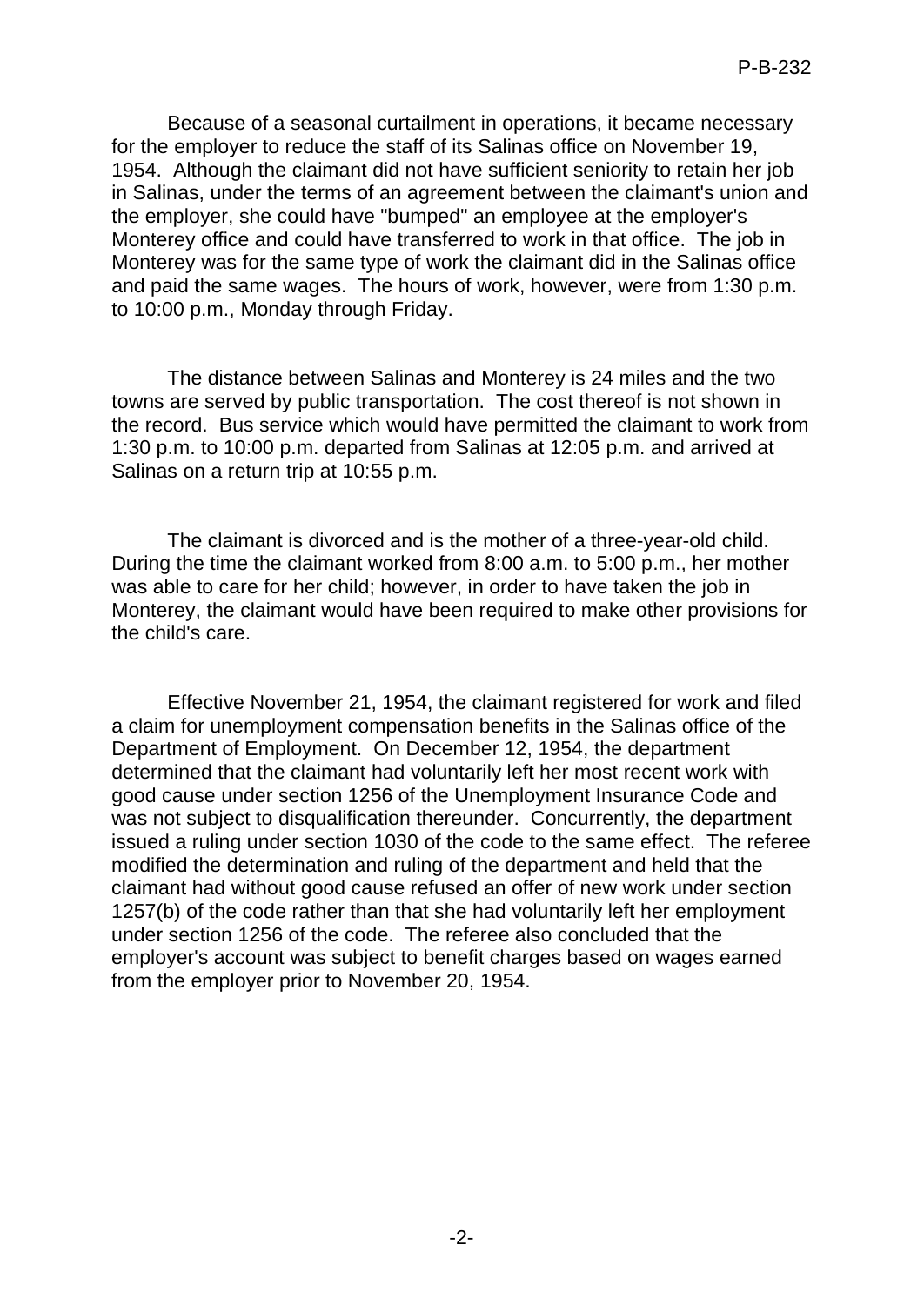The issues to be decided are:

(1) Did the claimant voluntarily leave her last employment or did she refuse an offer of new employment?

(2) Is the employer's account subject to charge for any benefits paid to the claimant?

### REASONS FOR DECISION

This Appeals Board has not previously had occasion to consider a factual situation exactly equivalent to that presently before us wherein a worker was faced with the alternative of being laid off in one of the employer's establishments for lack of work or of taking work with the same employer in another city. However, we have considered other related situations which are of assistance in reaching a determination whether the claimant voluntarily left her most recent employment or whether she refused an offer of new work.

We have consistently held that a claimant who has elected to give up employment rather than accept a reclassification or transfer to different work for the same employer at a lower rate of pay must be deemed to have voluntarily left his most recent work, rather than to have refused an offer of new work (Benefit Decisions Nos. 5512 and 5952). We have also held that a claimant, who was the manager of a retail ice cream store and who was offered a transfer to other stores in the same city as assistant manager at a lower rate of pay, voluntarily left her work as distinguished from a refusal of new work (Benefit Decision No. 5978).

In Benefit Decision No. 6054, the claimant, who was a clerk in the employer's Oakland store, was on a leave of absence due to illness. She left the work on expiration of the leave because the commuting time of three hours a day from her home in San Jose contributed to her nervousness. She did not request transfer to the employer's branch store in San Jose although she was aware of the employer's transfer policy. We held in that decision that the claimant could have preserved the employer-employee relationship by requesting a transfer to the San Jose store of the employer. We arrived at the same conclusion in Benefit Decision No. 5197 where a claimant, upon moving from Visalia to Los Angeles, failed to take advantage of the employer's transfer policy and by so doing terminated continuous employment with the employer. Thus, we recognized in the last two mentioned decisions that,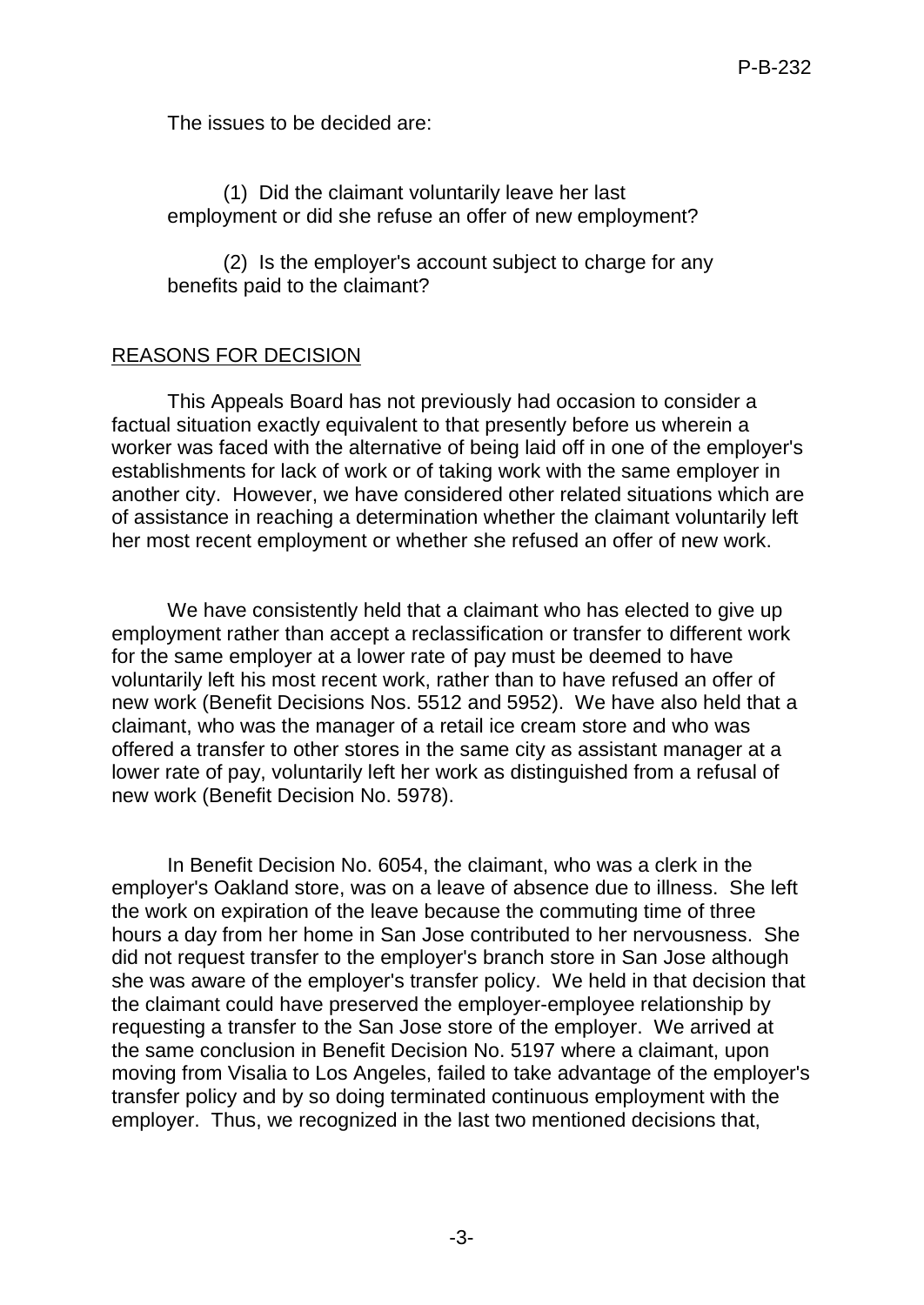although the claimants may have had valid reasons for leaving their then places of employment, in the last analysis it was not the leaving of work at such establishments which constituted the determining factor but rather their failure to take advantage of the opportunity to transfer to work with the employer in another city which was the effective cause of the termination of employment and that such termination constituted a voluntary leaving of work.

Under the rationale of our prior decisions, we find no valid basis for distinguishing between a situation wherein the transfer to work in another locality arose because of a situation created by the worker or one wherein such transfer or possibility of transfer to another locality was one created by the employer, as in the case before us. Accordingly, it is our opinion that the claimant voluntarily left her most recent work and that we are not concerned with any question as to whether she refused an offer of employment.

Section 1256 of the Unemployment Insurance Code, provides in part that:

"An individual is disqualified for unemployment compensation benefits if the director finds that he left his most recent work voluntarily without good cause . . . ."

In the present case the claimant received, and would have continued to receive had she transferred to work in Monterey, a gross wage of \$52 a week or a net wage after deductions of \$47. Had the claimant taken the job in Monterey, she would have been required to spend approximately three hours per day in commuting time at what would undoubtedly have been a fairly substantial cost. In addition, the claimant would have had to make other arrangements for the care of her child. Undoubtedly, this too would have involved a considerable extra expense in view of the required additional three hours away from home and the fact that evening care would have had to be provided. Considering all of these factors, it is our conclusion that the claimant had good cause for leaving her employment under section 1256 of the code and also as that term is to be construed under section 1030 of the code (Benefit Decisions Nos. 5008 and 5087; Ruling Decision No. R-1).